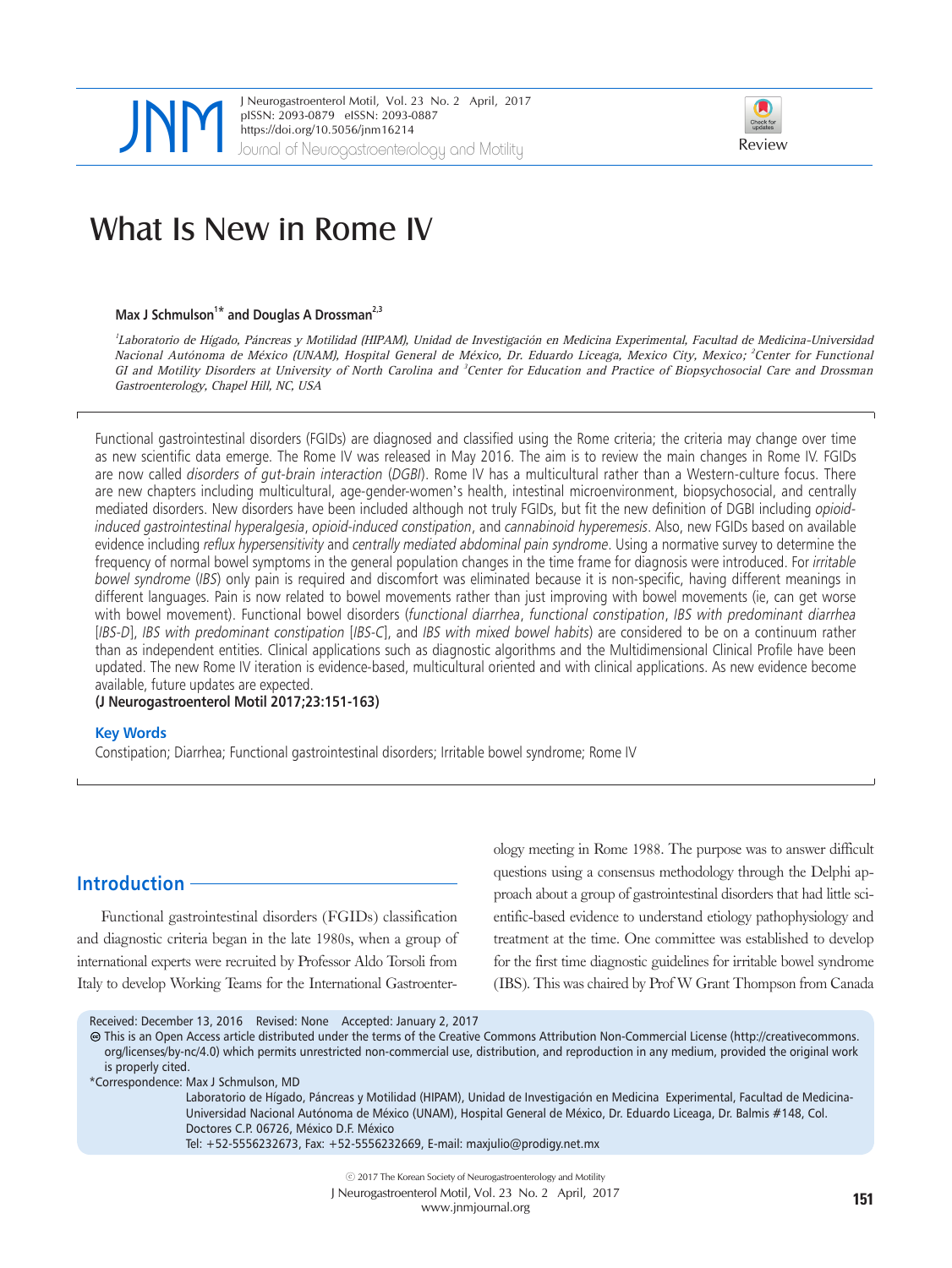and published in 1989.<sup>1,2</sup> This IBS Working Team was the starting point for the Rome process that later generated consensus-based criteria for other disorders without an anatomical or structural basis. With the support of Dr Enrico Corazziari representing Dr Aldo Torsoli, Dr Douglas A Drossman, a member of the original IBS Working Team, set up another working team to create a classification system with diagnostic criteria for all of the FGIDs. The classification was divided into 5 anatomical regions including the esophagus, gastroduodenal tract, bowel, biliary tract, and anorectal area, and was published in Gastroenterology International.<sup>3</sup> A refinement of the classification system was made with a series of papers in the same journal by 5 additional working teams. $3-7$  In all, there were criteria for 21 FGIDs and this led to the development of a research instrument to conduct an epidemiological survey used for the first US Householder Epidemiological Study,<sup>8</sup> a seminal paper in the field. These papers were further compiled in a book entitled "The functional gastrointestinal disorders: diagnosis, pathophysiology and treatment," published in 1994.9

The birth of the Rome process and its classification system served as the basis for an incredible explosion of research in the field as well as to legitimize the patient's having these symptoms.<sup>10</sup> However, with evolving science and new evidence, the Rome process became a dynamic one requiring updates leading to revisions in the

publications. Therefore, 28 years after the first Working Team on IBS, and 10 years after the last iteration of the Rome process (Rome III) were published, the Rome IV process and consequently the modified Rome IV classification and criteria have been published in a supplement of Gastroenterology as well as in a collection of books, both in hard copies and online, this past  $M$ ay 2016.<sup>11,12</sup>

This was accomplished by a rigorous process of prospective and retrospective data collection, synthesis, data discussion, group decision making, and peer-review.<sup>13</sup> Table 1 summarizes the Rome IV process.

# **Rationale for a Symptom-based Classification**

A FGID (eg, functional heartburn and IBS) relates to the patients' interpretation and reporting of the illness experience, and it is classified primarily in terms of symptoms. A symptom is an experience perceived as different from normal, while a syndrome (eg, any of the  $FGID$ ) is a consistent association of symptoms.<sup>13</sup> While a FGID may have an abnormal motility finding such as rapid intestinal transit in IBS patients with diarrhea  $(IBS-D)^{14}$  or a pathologic finding such as increased in colonic mucosal mast cells, $15$  these factors are neither sufficient nor necessary for defining

| Years             | Level                                                      | Actions                                                                                                                                  |
|-------------------|------------------------------------------------------------|------------------------------------------------------------------------------------------------------------------------------------------|
| 2008              | Rome Foundation Board of Directors                         | Identified key areas to acquire preliminary knowledge for the Rome IV Chap-<br>ter Committeest                                           |
| 2010-2012         | Rome Foundation Board of Directors                         | Creation of the Rome IV Editorial Board Members                                                                                          |
|                   | Rome IV Editorial Board Members                            | Identified Chairs and Co-chairs of the 18 committees                                                                                     |
|                   | Rome IV Committees Chairs and Co-chairs                    | Selection of committee members to produce Rome IV Chapters                                                                               |
|                   | Rome Foundation Board of Directors                         | Creation of Support Committees to provide ancillary service to the chapter<br>committees                                                 |
| $2013$ (May)      | Rome Foundation Board of Directors                         | Orientation meeting                                                                                                                      |
|                   | <b>Support Committees</b>                                  | Presented their work                                                                                                                     |
| 2013-2015         | Rome IV Committees                                         | Critically synthesized the literature and created the requested documents<br>through several revisions.                                  |
| $2014$ (December) | Rome IV Committees                                         | Meeting in Rome (Rome IV Conference) to revise the documents and estab-<br>lished consensus on scientific content an diagnostic criteria |
|                   | Rome IV Editorial Board, Committee Chairs<br>and Co-Chairs | Harmonization meeting to summarize and present their committees' recom-<br>mendation to the group                                        |
| 2015              | Committee Chairs and Co-Chairs                             | Each document was sent out for peer-review by international experts                                                                      |
| 2015<br>(Autumn)  | bers                                                       | Committee Chairs and Co-Chairs and Mem-Manuscripts for the Rome IV Gastroenterology supplements were created                             |
|                   | Rome IV Editorial Board                                    | Reviewed the manuscripts for the Rome IV Gastroenterology supplements                                                                    |
|                   | Rome IV Committee Members                                  | Signed off on all documents before they were sent to copy editor for final check                                                         |

| <b>Table 1.</b> The Rome IV Process |  |  |  |  |
|-------------------------------------|--|--|--|--|
|-------------------------------------|--|--|--|--|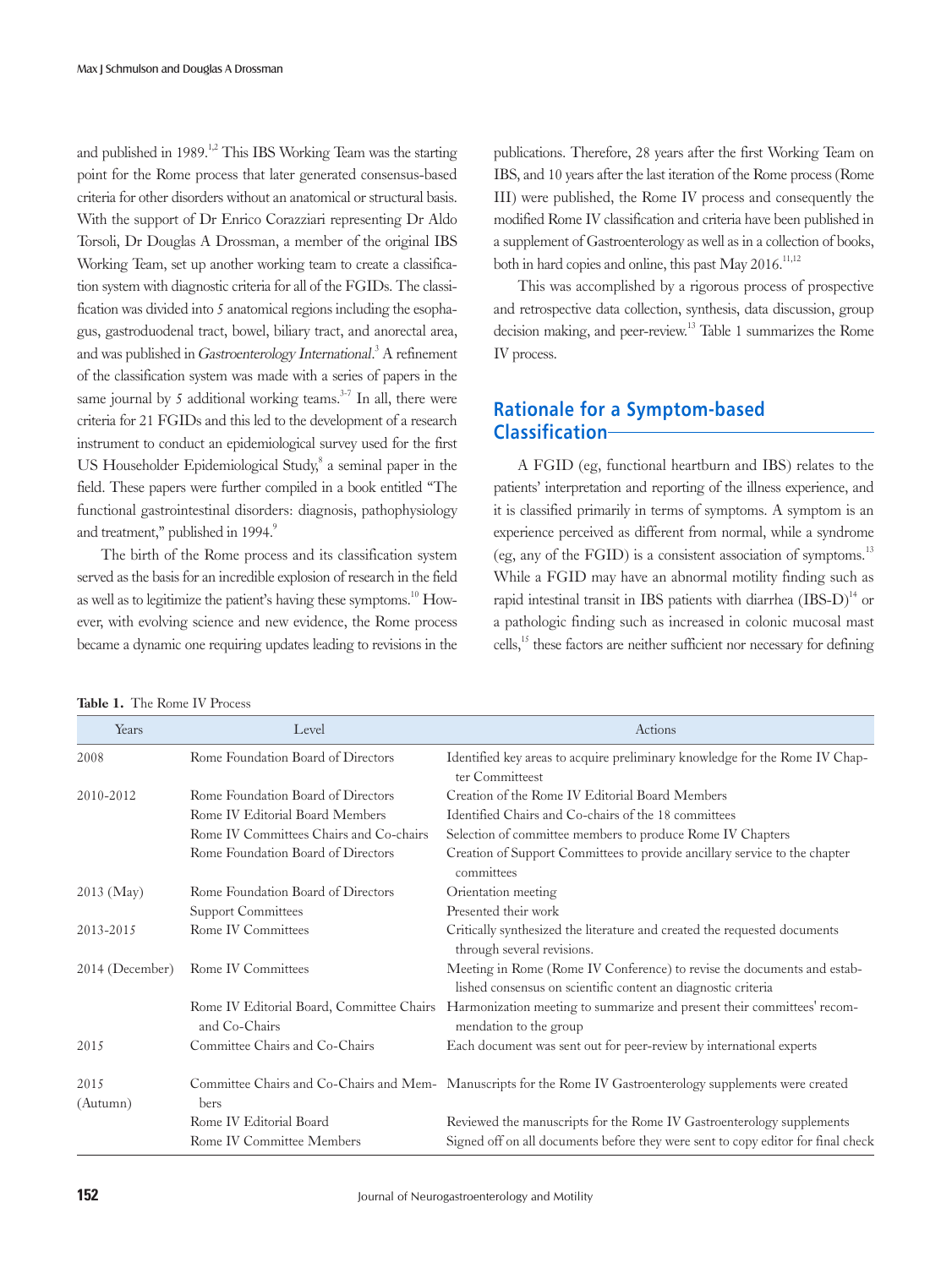a FGID. Thus, by moving from motility based categorization to a symptom based method we can identify underlying pathophysiological determinants, be they motility, hypersensitivity, or braingut dysfunction. This classification based on symptom groupings (developed by population cluster analysis and clinical studies) thus represent what patients bring to doctors. This approach opens the door for the study of additional pathophysiological processes. It is not coincidence that the growth in the work on visceral hypersensitivity and sensitization, brain-gut interactions, microbiota etc, began right at the time of the classification system published in  $1990$ .<sup>16-19</sup> Because patients were selected for these studies based on symptom criteria which defined the cohorts. Other benefits include the ability of having homogeneous groups for clinical trials with the Food and Drug Administration (FDA) and European Medicines Agency endorsement of these criteria. This led to a marked increase in drug discovery and use.<sup>20-22</sup> Finally such a classification system provides legitimization for patients and doctors.

# **A New Definition for Functional Gastrointestinal Disorders: Disorders of Gut-Brain Interaction**

Although the word functional has been embedded in our terminology, there has been a longstanding discussion to eliminate this term because of the term being non-specific and potentially stigmatizing. Based on more recent scientific knowledge that proposes the interaction of multifactorial pathophysiological factors involved on the generation of these disorders, a revised definition was created: disorders of gut-brain interaction (DGBI) to help clarify its meaning. These disorders are defined as a group of disorders classified by GI symptoms related to any combination of motility disturbances, visceral hypersensitivity, altered mucosal and immune function, gut microbiota, and/or central nervous system processing. We will be using this new term throughout the article to represent FGIDs.

Functional has been removed from the chapters and article titles (for example Gastroduodenal Disorders instead of Functional Gastroduodenal Disorders) and from certain diagnoses when possible (for example Fecal Incontinence instead of Functional Fecal Incontinence). The Rome Foundation understands that it will take time until the term functional is completely eliminated from the health care language, and in some clinical disorders the term functional was retained to distinguish them from other similar disorders (for example Functional Diarrhea) until a more appropriate term can be used.<sup>13</sup>

## **Multicultural Orientation**

Traditionally, the Rome approach was based on Western knowledge to understand patients' symptoms, which has limitations for other countries and cultures. $2,13$  Thus, one of the major changes in Rome IV is addressing these limitations by moving from a Western ethnocentric focus to a multi-cultural orientation. This could be uniquely accomplished through 117 experts from 23 countries as part of the Rome IV process. What resulted was the inclusion of a new chapter devoted entirely to multi-cultural information that addresses the global perspective on these disorders. This chapter, "Multi-cultural Aspects in Functional Gastrointestinal Disorders  $(FGIDs)^{n^{23}}$  was an extension of the Rome Foundation Working Team on Multinational, Cross-Cultural Research, which completed its work in  $2014^{2+26}$  The chapter elaborated on a conceptual model relating to the interaction between culture and DGBI, focusing on patients, physicians, food and eating, and culture in symptom interpretation and clinical manifestations.<sup>27</sup> Culture defined as the values, beliefs, norms, and practices of a particular group that are learned and shared<sup>28</sup> can guide, thinking (eg, food taboos), decisions (eg, illness explanatory model), and actions (eg, treatment choice). Patients have symptoms or disease related beliefs that affect their concerns, anxieties, and expectations of the health care process known as explanatory models.29 Although factors such as the cultural background, educational level, and sex can contribute to these explanatory models, we also recognize that local biologics including genetics, microbiome/post-infectious IBS, environmental hygiene, cytokines, and the effects of CNS, can impact on symptom generation, manifestation, and interpretation. Also considered were the explanatory models of illness that may impose a barrier to the physician-patient relationship; gender; family relationships that can have a significant effect on the illness experience of the patient; and last but not least, symptom reporting as this varies between groups.23,30 The most characteristic issue in terms of symptom reporting is bloating, a term confined primarily to the English language but absent in Spanish or Italian.<sup>23</sup> Also, the differentiation of bloating from postprandial fullness imposes a linguistic and cultural issue. For example, in China, postprandial fullness is limited to the epigastrium while bloating refers to a sensation of gas that is present in most, if not the entirely all over the abdomen and can reflect abdominal discomfort. However, discomfort is another expression without a translation to many languages. Therefore, pictograms may have to be designed and validated in the future for conducting cross-cultural research.<sup>23,27</sup>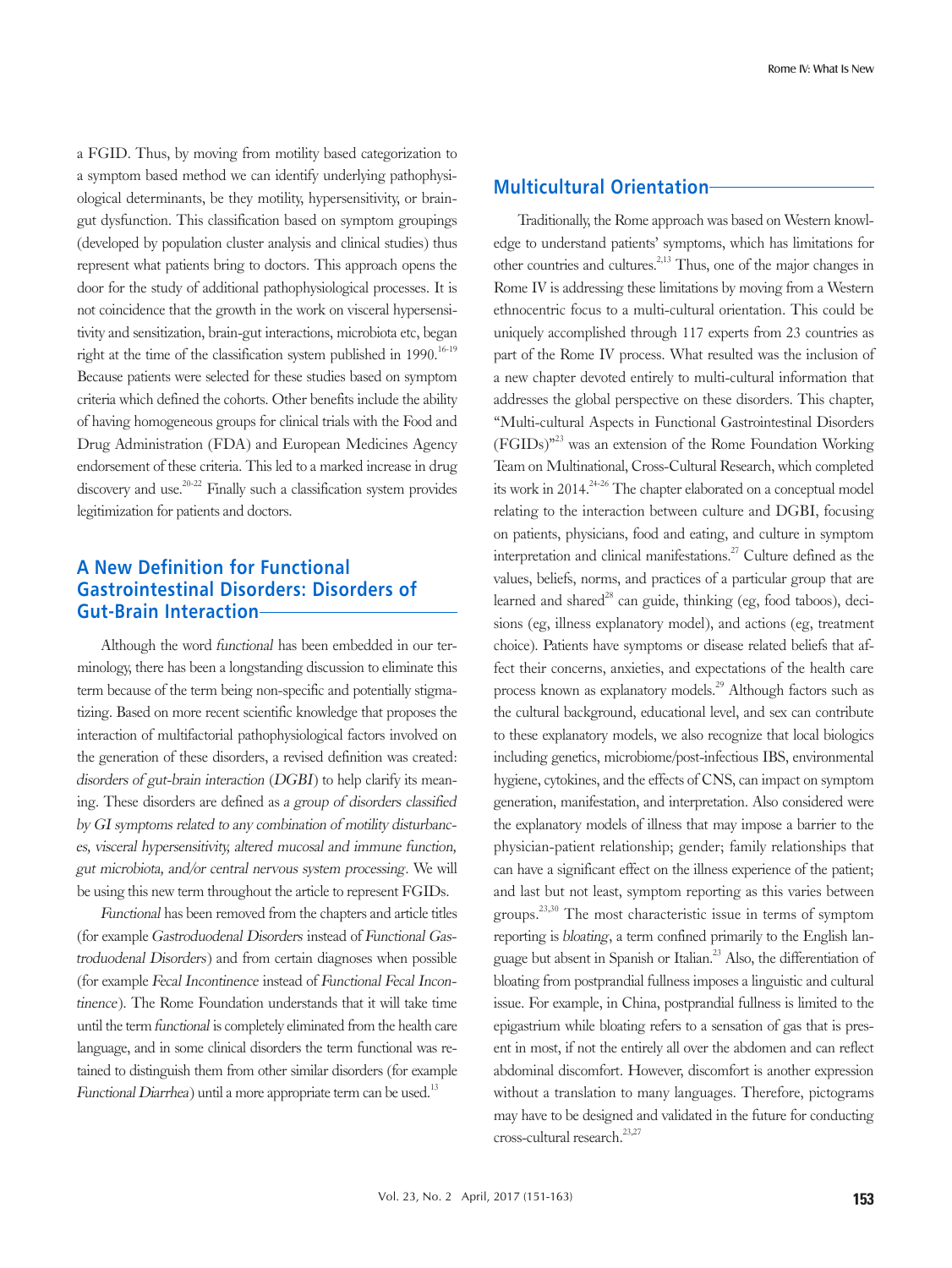As for food, in most cultures it plays a prominent role in DGBI patient symptom attribution and reporting and cultural factors can have a negative or positive meaning to food such as nocebo or placebo properties. Finally, physicians need to be prepared to work in a multicultural milieu to address this issues and be aware of how can religion and culture can affect treatment modalities including Complementary and Alternative Medicine, which should be included in the Western type of treatments. Notwithstanding, the differences in healthcare systems can influence the diagnostic work-up and treatment itsel $f^{27}$ 

#### **New Chapters**

Not only the previous Rome III chapter on "Gender, age, society, culture, and the patients perspective" was split to give rise to 2 new Rome IV chapters, the "Multicultural Aspects in Functional Gastrointestinal Disorders"23 and "The Age, Gender, and Women's Health,"<sup>31</sup> and also a new chapter entitled "The Intestinal Microenvironment and Functional Gastrointestinal Disorders,"32 was added based on the increasing evidence supporting a role for luminal gut factors in the generation of DGBI such as IBS and functional dyspepsia.32 They included the interaction between diet and products of digestions, enteric infections or infestation, the microbe-host interactions including the immune and metabolic responses and biliary acids among others. These factors can interact with the gut mucosa not only triggering a leaky barrier, but in the presence of a permeability abnormality may allow an amplification of signaling from the lumen to neural and immune pathways, generating functional gastrointestinal symptoms.<sup>33</sup>

The "Psychosocial Aspects of Functional Gastrointestinal Disorders" chapter was changed to "Biopsychosocial Aspects of Functional Gastrointestinal Disorders<sup>34</sup> to reflect the multi-determined nature of these processes. Finally the Rome III chapter on "Functional abdominal pain syndrome," was changed to "Centrally Mediated Disorders of Gastrointestinal Pain" to reflect the range of gastrointestinal symptoms believed to have a central origin,<sup>35</sup> where central dysregulation of pain is the major contributor to the disorder.<sup>36</sup> The chapter includes the "Centrally mediated abdominal pain syndrome (CAPS)" resulting from central sensitization with disinhibition of pain signals rather than increased peripheral afferent excitability; and a new disorder called narcotic bowel syndrome (NBS) (see "New Disorders" section and "Diagnostic Criteria" section). $36$ 

#### **New Disorders**

Rome IV has included new diagnoses that have a known etiology, yet they are included because they fit the new definition of DGBI, as related to their effects on altering the function of the CNS or enteric nervous system, and their clinical presentation is similar to DGBI, and the need to be readily recognized by clinicians. Also, they have not been fully accepted as discrete disorders nor have they been well characterized yet.<sup>13</sup> These new diagnoses include the NBS (Opioid-Induced Gastrointestinal Hyperalgesia) in the chapter, "Centrally Mediated Disorders of Gastrointestinal Pain";<sup>36</sup> Opioid Induced Constipation in the chapter, "Bowel Disorders";<sup>37</sup> and Cannabinoid Hyperemesis Syndrome in the chapter "Gastroduodenal Disorders."38

# **Threshold Changes: Normative Survey**

Because there was limited information on the frequency of normal bowel symptoms in the general population, the Rome Foundation conducted a normative symptom study in a non-clinical sample in the USA, to be able to identify the prevalence of normalcy in order to statistically derive abnormal frequencies consistent with



Figure 1. Frequency of reporting of pain or burning above the belly button in the normative survey. The histograms show the frequency of reporting in different time frames for men, women and the combined sample. The vertical dotted line shows the 90th percentile for the combined sample of females and males. MT shows the minimum threshold in males and FT shows the minimum 90th percentile in females. Accordingly, a threshold of only 2-3 days a month would limit misclassification to 10% in females, whereas a threshold of 1 day/ month would limit misclassification to 10% in males. Reproduced with permission from Rome Foundation, Inc.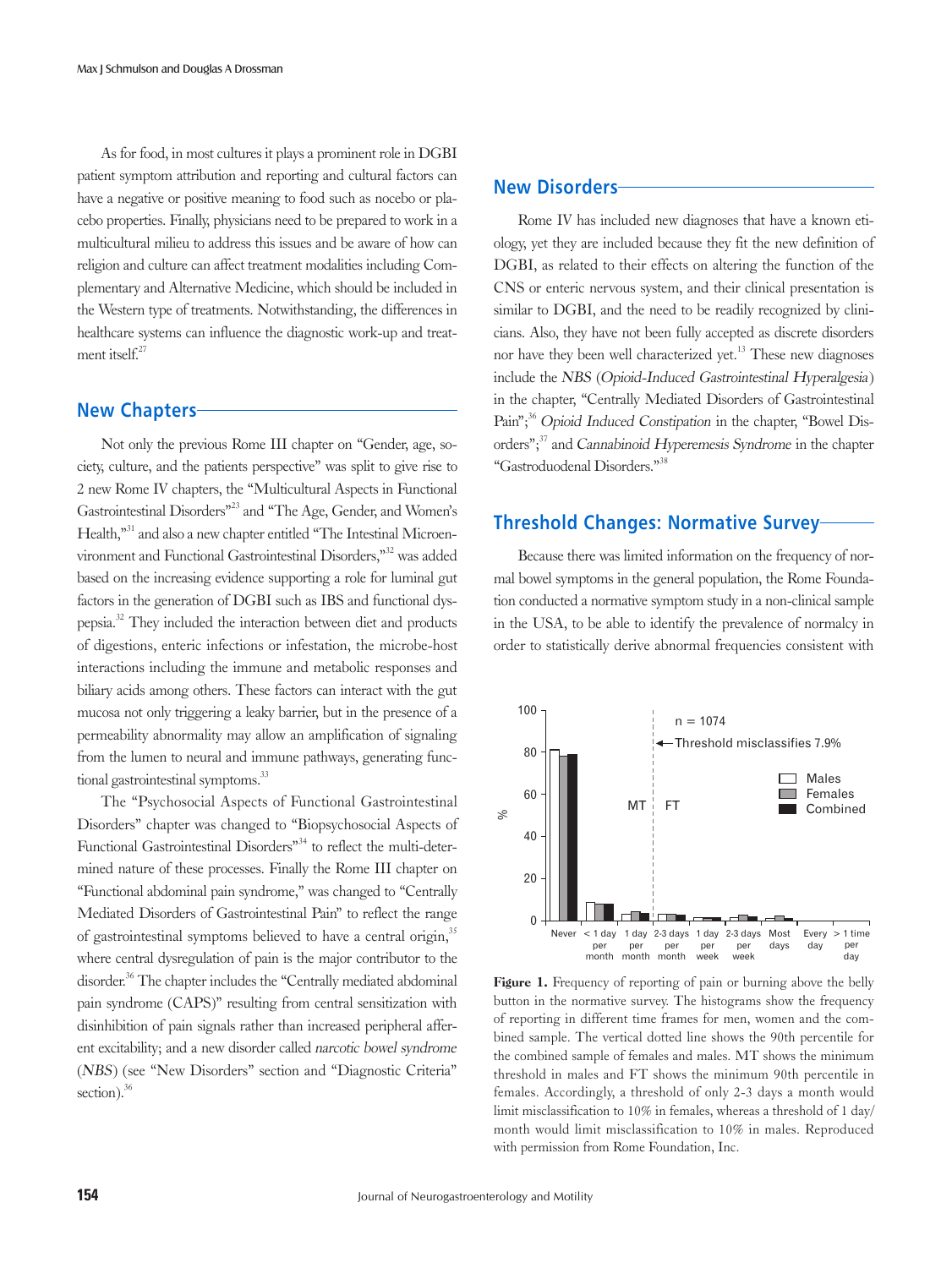DGBI.<sup>39</sup> The committee recommended the 90th percentile symptom frequency or men and women as the threshold to define normality.<sup>39</sup> For example, the presence of discomfort or pain anywhere in the abdomen was reported in the majority in the general population less than 2-3 days per month to never, and once a week or more for the combined sample occurred in 6.7%. Therefore, the frequency threshold for pain in IBS was set statistically at a minimum of once a week in Rome  $IV^{37,39}$  Another example is the frequency of pain or burning above the umbilicus, a cardinal symptom for functional dyspepsia depicted in Figure 1. The survey revealed differences in women and men. A threshold of 2-3 days a month was the threshold for women according to the 90th percentile, in contrast to 1 day a month in men. Although the frequency was less common in men than in women, in this case, it was decided to use the thresholds for the combined male and female sample because the differences were small between the 2 of them.<sup> $40$ </sup> Furthermore, this higher frequency in women probably responds to an epidemiological phenomenon that explains why many functional gastrointestinal symptoms including uninvestigated dyspepsia are more frequent in women. $41,42$ 

# **Changes in Diagnostic Criteria**

The Rome IV categories and diagnoses for DGBI are listed in Table 2.<sup>11</sup> In the following section, we describe the changes and new diagnostic criteria that have been included in Rome IV from the upper to the lower digestive tract.

## Esophageal Disorders

With Rome III, functional heartburn was associated with no evidence for gastroesophageal reflux.43 However, with the addition of impedance to esophageal pH monitoring it has been shown that 38% patients did not have acid reflux (pH-), yet had a positive symptom association based on the symptom associated probability  $(SAP+)$ , in other words they had esophageal hypersensitivity with only 29% having true functional heartburn ( $pH$ -/SAP-).<sup>44</sup> Therefore, a new diagnosis was included, reflux hypersensitivity, defined by the presence of acid sensitivity in the absence of increased acid reflux.45

It must be noted that reflux hypersensitivity can overlap with true gastroesophageal reflux disease that can be identified in patients with known prior pathological reflux or erosive esophagitis in which reflux parameters (number of reflux events and acid exposure) are documented to have normalized on pH-impedance testing on proton pump inhibitors. $45$ 

## Gastroduodenal Disorders

Functional dyspepsia (FD) remains as an umbrella term referring to patients with postprandial distress syndrome (PDS) and epi**gastric pain syndrome (EPS)**.<sup>38</sup> In general, PDS is a postprandial syndrome while EPS is not. However, pathophysiological studies investigating the effect of meal ingestion on symptom generation demonstrated that not only postprandial fullness and early satiety but also, epigastric pain or burning and nausea may increase after meal ingestion.46 In other words, they can overlap. Therefore, the definition of PDS acknowledges that besides postprandial fullness and early satiety, patients may perceive epigastric pain and/or burning after meals.<sup>38</sup> Also, bloating, belching, and nausea can be present both in PDS and EPS, but vomiting is unusual.

Secondly, in Rome III a diagnosis of FD could be made with no minimum frequency of occurrence required. However, based on the normative survey, Rome IV now require a minimum frequency of occurrence for the dyspeptic symptoms (ie, postprandial fullness, early satiation, epigastric pain, and epigastric burning) before a diagnosis of FD is made (see above in "Normative Survey") (Fig. 1).

Third, other minor changes included severity identified at least as bothersome (severe enough to impact on daily activities).<sup>38</sup> For research purposes, bothersome can be semi-quantitatively defined as  $\geq$  2 (ie, severe enough to at least distracting from usual activities) in a 5 point-scale to the effect exerted by symptoms on usual activities.

Chronic idiopathic nausea and functional vomiting syndrome were 2 separate entities in Rome  $III^{47}$ . However, because of the lack of evidence to support different diagnostic investigations and treatments for these disorders, and the observation that both symptoms commonly coexist, Rome IV delineated a combined diagnosis called chronic nausea vomiting syndrome. 48 Notwithstanding, it was recognized that patients may present only with nausea or vomiting.<sup>48</sup>

#### Bowel Disorders

Previous versions of Rome considered functional bowel disorders such as IBS, functional diarrhea, functional constipation, and functional distension (Rome I) as separate entities. Later it was recognized that these disorders could overlap (Rome II-Rome III). However, in the clinic it may be not be possible to confidently separate disorders into separate entities. Such is the case of IBS with predominant constipation (IBS-C) from functional constipation or IBS-D from functional diarrhea. Thus, Rome IV considers that these disorders exist as a continuum rather than as in isolation (Fig. 2).49 Furthermore, it is recognized that bloating and/or distension are common symptoms frequently reported by patients with any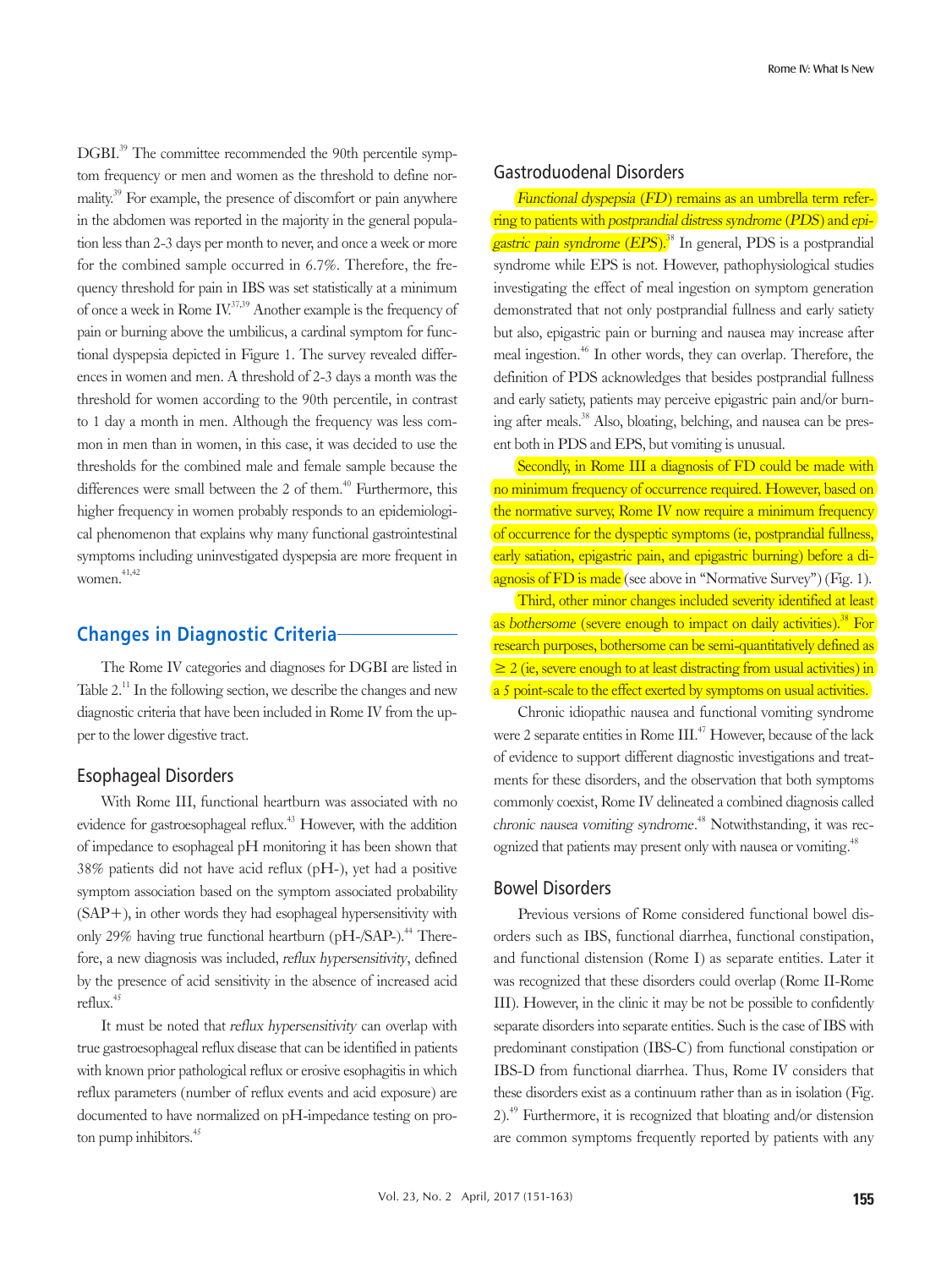|                                                                      | A. Esophageal disorders                                                  |  |  |  |
|----------------------------------------------------------------------|--------------------------------------------------------------------------|--|--|--|
| A1. Functional chest pain                                            | A4. Globus                                                               |  |  |  |
| A2. Functional heartburn                                             | A5. Functional dysphagia                                                 |  |  |  |
| A3. Reflux hypersensitivity                                          |                                                                          |  |  |  |
|                                                                      | B. Gastroduodenal disorders                                              |  |  |  |
| B1. Functional dyspepsia                                             | B3. Nausea and vomiting disorders                                        |  |  |  |
| B1a. Postprandial distress syndrome                                  | B3a. Chronic nausea vomiting syndrome                                    |  |  |  |
| B1b. Epigastric pain syndrome                                        | B3b. Cyclic vomiting syndrome                                            |  |  |  |
| B2. Belching disorders                                               | B3c. Cannabinoid hyperemesis syndrome                                    |  |  |  |
| B2a. Excessive supragastric belching                                 | B4. Rumination syndrome                                                  |  |  |  |
| B2b. Excessive gastric belching                                      |                                                                          |  |  |  |
|                                                                      | C. Bowel disorders                                                       |  |  |  |
| C1. Irritable bowel syndrome                                         | C2. Functional constipation                                              |  |  |  |
| IBS with predominant constipation                                    | C3. Functional diarrhea                                                  |  |  |  |
| IBS with predominant diarrhea                                        | C4. Functional abdominal bloating/distension                             |  |  |  |
| IBS with mixed bowel habits                                          | C5. Unspecified functional bowel disorder                                |  |  |  |
| IBS unclassified                                                     | C6. Opioid-induced constipation                                          |  |  |  |
|                                                                      | D. Centrally mediated disorders of gastrointestinal pain                 |  |  |  |
| D1. Centrally mediated abdominal pain syndrome                       | D2. Narcotic bowel syndrome/opioid-induced gastrointestinal hyperalgesia |  |  |  |
|                                                                      | E. Gallbladder and sphincter of Oddi disorders                           |  |  |  |
| E1. Biliary pain                                                     | E2. Functional pancreatic sphincter of Oddi disorder                     |  |  |  |
| E1a. Functional gallbladder disorder                                 |                                                                          |  |  |  |
| E1b. Functional biliary Sphincter of Oddi disorder                   |                                                                          |  |  |  |
|                                                                      | F. Anorectal disorders                                                   |  |  |  |
| F1. Fecal incontinence                                               | F3. Functional defecation disorders                                      |  |  |  |
| F2. Functional anorectal pain                                        | F3a. Inadequate defecatory propulsion                                    |  |  |  |
| F2a. Levator ani syndrome                                            | F3b. Dyssynergic defecation                                              |  |  |  |
| F2b. Unspecified functional anorectal pain                           |                                                                          |  |  |  |
| F2c. Proctalgia fugax                                                |                                                                          |  |  |  |
|                                                                      | G. Childhood functional gastrointestinal disorders: neonate/toddler      |  |  |  |
| G1. Infant regurgitation                                             | G5. Functional diarrhea                                                  |  |  |  |
| G2. Rumination syndrome                                              | G6. Infant dyschezia                                                     |  |  |  |
| G3. Cyclic vomiting syndrome                                         | G7. Functional constipation                                              |  |  |  |
| G4. Infant colic                                                     |                                                                          |  |  |  |
| H. Childhood functional gastrointestinal disorders: child/adolescent |                                                                          |  |  |  |
| H1. Functional nausea and vomiting disorders                         | H2. Functional abdominal pain disorders                                  |  |  |  |
| H1a. Cyclic vomiting syndrome                                        | H2a. Functional dyspepsia                                                |  |  |  |
| H1b. Functional nausea and functional vomiting                       | H2a1. Postprandial distress syndrome                                     |  |  |  |
| H <sub>1</sub> b <sub>1</sub> . Functional nausea                    | H2a2. Epigastric pain syndrome                                           |  |  |  |
| H1b2. Functional vomiting disorders                                  | H2b. Irritable bowel syndrome                                            |  |  |  |
| H1c. Rumination syndrome                                             | H2c. Abdominal migraine                                                  |  |  |  |
| H1d. Aerophagia                                                      | H2d. Functional abdominal pain - not otherwise specified                 |  |  |  |
|                                                                      | H3. Functional defecation                                                |  |  |  |
|                                                                      | H3a. Functional constipation                                             |  |  |  |
|                                                                      | H3b. Non-retentive fecal incontinence                                    |  |  |  |

Table 2. Rome IV Classification of the Functional Gastrointestinal Disorders–Disorders of Gut-Brain Interaction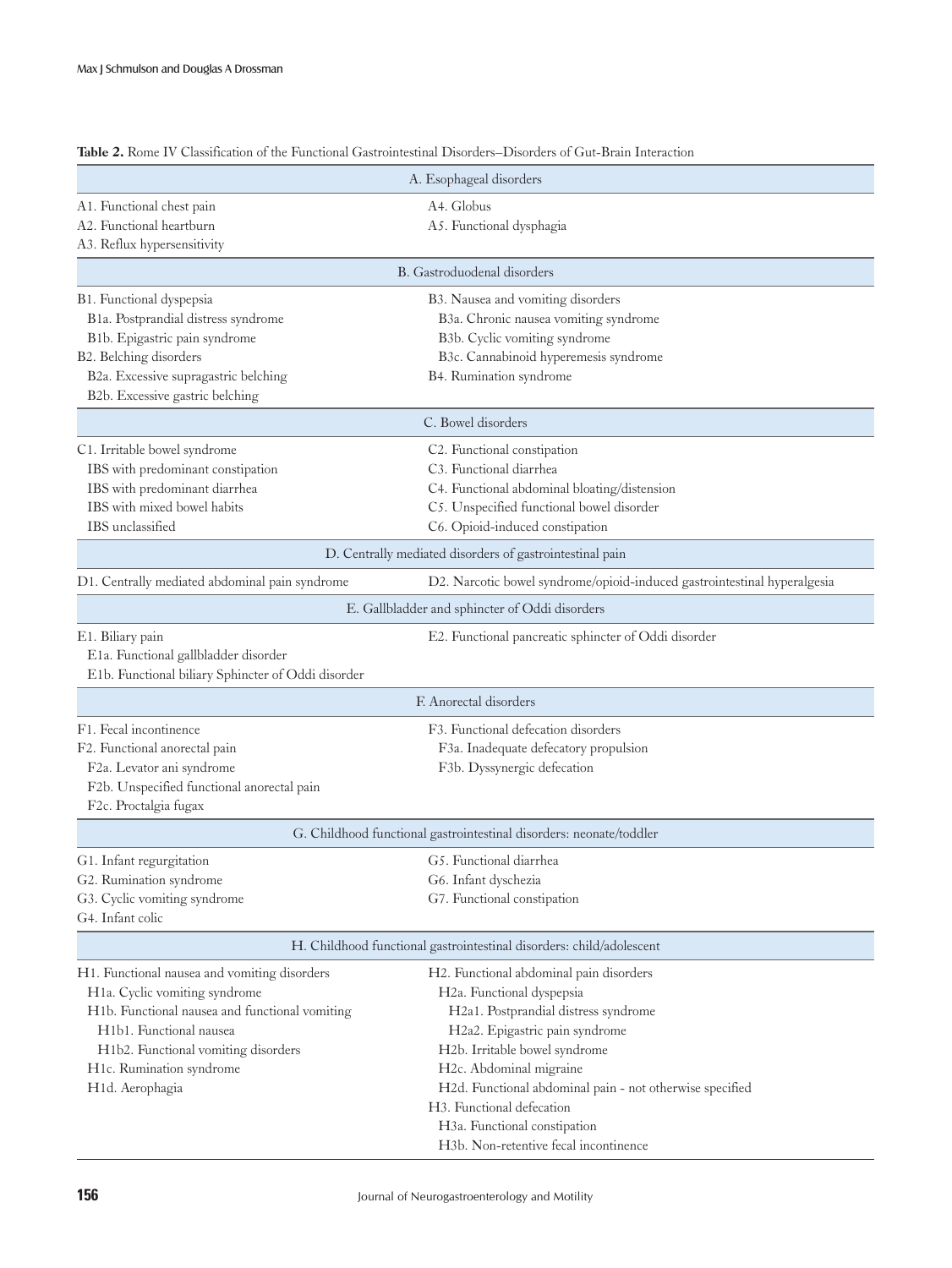

Figure 2. Different models to explain functional bowel/disorders of gut-brain interaction. (A) Rome I considered the functional bowel disorders as different and independent entities. (B) Later, Rome II-Rome III recognized that these disorders could overlap between the different functional bowel disorders. (C) Rome IV now considers that bowel disorders exist on a continuum rather than independent disorders. Adapted and reproduced from Whorwell et al<sup>35</sup> with permission from Rome Foundation, Inc. IBS, irritable bowel syndrome; FC, functional constipation; FDr, functional diarrhea; C, constipation; D, diarrhea; M, mixed.



Figure 3. Changes in diagnostic criteria for irritable bowel syndrome (IBS) from Rome III to Rome IV. In Rome IV abdominal 'discomfort' has been deleted from the definition because of the imprecise nature of the term together with the fact that 'discomfort' is not present in every language; abdominal pain should be present at least 1 day a week on average during the preceding 3 months; 'Improvement with' defecation has been changed to 'Related to' defecation as in a subgroup of patients it may increase or remain without changes; and 'Onset' has been deleted from the associated changes in frequency and change in form (appearance) of stools. Adapted from Longstreth GF et al.<sup>49</sup> and Mearin F et al.<sup>49</sup>

#### functional bowel disorder.<sup>49</sup>

Irritable bowel syndrome is the most commonly recognized DGBI around the world, notwithstanding is prevalence remains elusive due to the different diagnostic criteria and survey methods used in research studies.<sup>50</sup> However, Rome IV has introduced changes in the diagnostic criteria based on the available evidences, $51$ as well as on the normative survey.<sup>39</sup> Firstly, the term discomfort included in the Rome III criteria is now eliminated from the new Rome IV criteria because a previous study showed that asking about discomfort is nonspecific and should be avoided in future Patient reported outcomes. Also, discomfort has different meanings in different languages and is an ambiguous term to patients.<sup>51</sup> Thus,

only abdominal pain is now included. Based on the Rome normative survey, pain should be present at least 1 day per week during the previous 3 months. As mentioned before, this was supported by the fact that according to the 90th percentile a lower frequency of pain was common in the general population.<sup>39,40</sup> In addition, in Rome III, pain or discomfort had to improve with defecation although in many patients, pain increases with defecation or it remains without changes.<sup>52</sup> Also, in Rome III, pain or discomfort onset had to be related with the other 2 criteria: onset associated with a changed in frequency of stools; onset associated with a change of form (appearance) of stool.<sup>53</sup> Because not in every patient abdominal pain coincided with these changes in stools, onset is now deleted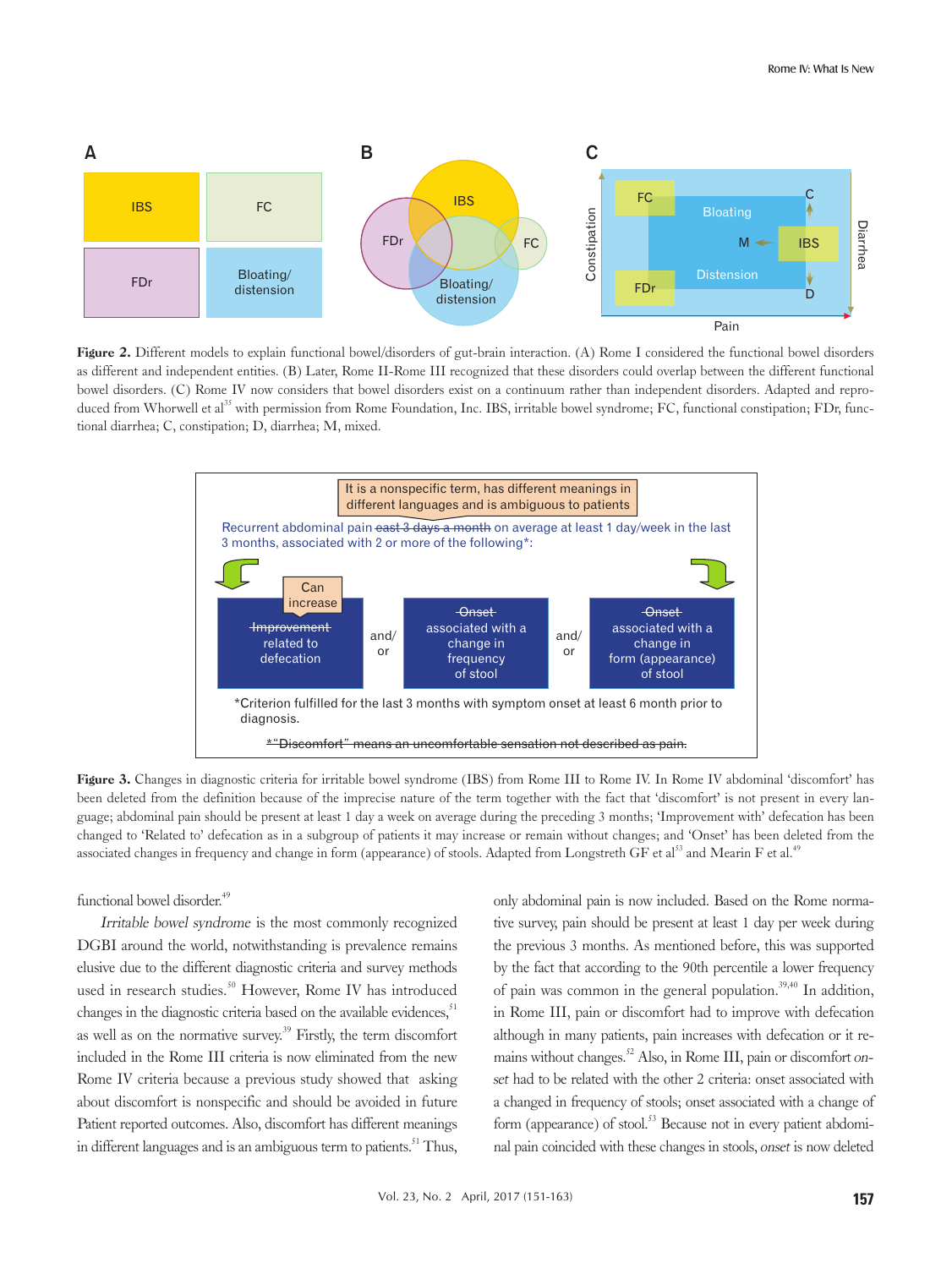from Rome  $IV^{37}$  The changes in IBS criteria from Rome III to Rome IV are depicted in Figure 3. It is important to acknowledge that in the first population-based study using Rome IV criteria in English speaking populations, the IBS prevalence decreased by half compared to that with Rome III criteria: 11.1% vs 6.1%, 11.7% vs 5.8%, and 10.6% vs 5.5% in the US, Canada, and the UK, respectively. It is possible that this change is related to the elimination of discomfort from the criteria.<sup> $54$ </sup> Also, it is worth mentioning that in other areas like in Asia, patients do differentiate between pain and discomfort and although expressions such as bloating posed difficulty in translatability, bloating is more common than abdominal pain, and patients often report relief of their fullness or bloating with the passage of either stool or flatus.<sup>55</sup> Therefore, Rome IV criteria for IBS may need to be adapted in the future for other cultures as the data accumulates using these criteria.

In terms of IBS subtypes, IBS is mainly classified according to the predominant bowel habit for IBS-C, IBS-D, IBS with mixed bowel habits, and unclassified IBS.<sup>53</sup> In Rome IV, bowel habits are based on stool forms only during days with abnormal bowel movements (more than one-fourth: 25% of bowel movements).<sup>37</sup> This is in contrast to Rome III in which the 25% threshold was determined based on the total number of bowel movements irrespective of whether they were normal or not.<sup>53</sup> In fact this led to a predominance of unsubtyped IBS using Rome III as it was the case in several epidemiological studies the USA and Latin America.<sup>56-58</sup> The Rome IV IBS subtypes criteria<sup>49</sup> are depicted in Table 3.

Functional abdominal bloating/distension is diagnosed when either abdominal bloating (subjective) and/or distension (objective/ visible increase in abdominal girth) predominate over other symptoms.49 The addition of distension also reflects the findings with new technologies such as abdominal plethysmography.<sup>59</sup> Rome IV recognizes that patients may also report symptoms of mild abdominal pain and/or minor bowel movement abnormalities.

Opioid induced constipation (OIC) is one of the new disorders now included in Rome IV.<sup>49</sup> It has a prevalence of  $41\%$  in patients with chronic non-cancer pain, and up to 94% of patients taking opioids for cancer-related pain.<sup>60</sup>

Initial treatment of OIC is similar to that of functional constipation including laxatives and lubiprostone has been approved by FDA for patients with OIC in patients with non-cancer pain.<sup>61</sup> Also, opioid receptors antagonists such as naloxone and nalbuphine that are centrally active, can be used but may be related with withdrawal symptoms. Recently, peripherally acting µ-opioid antagonists (PAMORAs) that block the opioid receptors in the gastrointestinal tract but not centrally, have been developed.<sup>62</sup>

# Centrally Mediated Disorders of Gastrointestinal Pain

This category includes 2 disorders, centrally mediated abdominal pain syndrome, formerly in Rome III, functional abdominal pain syndrome, and the new narcotic bowel syndrome/opiate induced hyperalgesia.<sup>36</sup>

Centrally mediated abdominal pain syndrome can be distinguished from other DGBI by its strong central component and relative independence from motility disturbance or evidence for visceral hypersensitivity. It results from central sensitization with disinhibition of pain signals rather than increased peripheral afferent excitability.36 Symptom related behavior in patients with CAPS that can facilitate their identification include the expression of pain of varying intensity though verbal and nonverbal methods, urgent reporting of intense symptoms, minimizing a potential role for psychosocial contributors, frequently seeking for health care, request for narcotic analgesics, focusing their attention on complete symptom relief, taking limited personal responsibility for self-management, and requesting diagnostic studies.<sup>35</sup> CAPS is typically associated with psychiatric comorbidity, but there is no specific profile that can be used for diagnosis, and some degree of gastrointestinal dysfunction may be present.<sup>35</sup>

The management of CAPS relies on a strong patient-physician relationship, early incorporation of non-pharmacological therapies, and referral behavioral health therapies when needed.<sup>63</sup> The later ones can include psychodynamic interpersonal psychotherapy,

Table 3. Rome IV Irritable Bowel Syndrome-Subtypes Criteria

| <b>IBS</b> Subtype | Criteria                                                                                                                              |
|--------------------|---------------------------------------------------------------------------------------------------------------------------------------|
| IBS-C              | More than one-fourth $(25\%)$ of bowel movements with Bristol Stool Scale Types 1-2 and less than one-fourth $(25\%)$ with Types 6-7. |
| IBS-D              | More than one-fourth $(25\%)$ of bowel movements with Bristol Stool Scale Types 6-7 and less than one-fourth $(25\%)$ with Types 1-2. |
| IBS-M              | More than one-fourth (25%) of bowel movements with Bristol Stool Scale Types 1-2 and more than one-fourth (25%) with Types 6-7.       |
| IBS-U              | Patients meet diagnostic criteria for IBS but their bowel habits cannot be accurately categorized in any of the above subtypes.       |

IBS, irritable bowel syndrome; IBS-C, IBS with predominant constipation; IBS-D, IBS with predominant diarrhea; IBS-M, IBS with mixed bowel habits; IBS-U, unclassified IBS.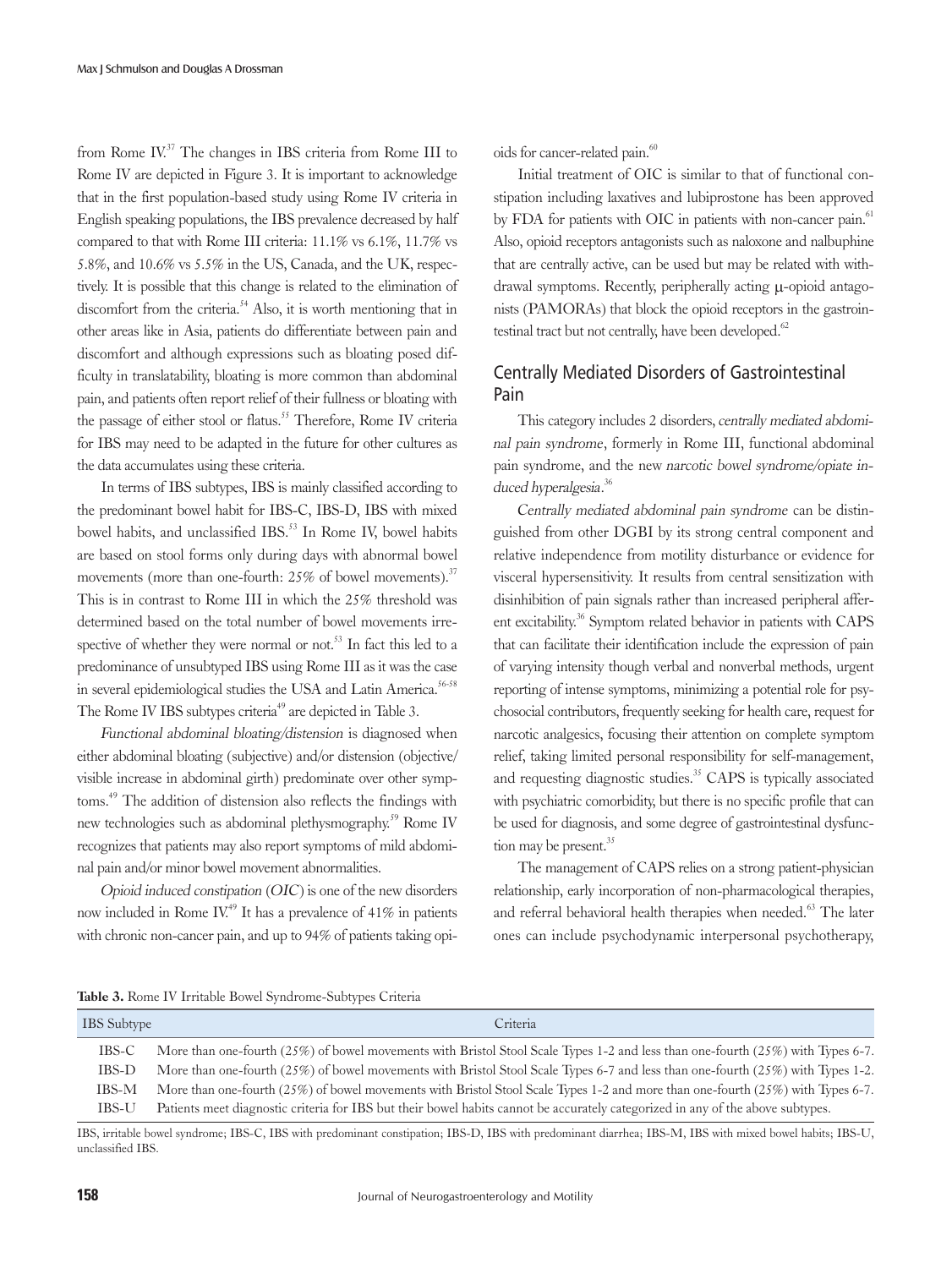hypnotherapy, mindfulness, and cognitive behavioral therapy. As for pharmacological therapies, low dose tricyclic antidepressants or serotonin-norepinephrine reuptake inhibitors can be used along with the general measurements.<sup>36</sup> These medications are initially used for 4-6 weeks and doses can be increased in case of incomplete response for another similar period. If necessary, an augumentation protocol, that is a combination of 2 or more treatments usually at lower dosages, that act at different receptor sites or areas of the brain may be used to enhance the therapeutic effect.<sup>64</sup>

Narcotic bowel syndrome/opiate induced-gastrointestinal hyperalgesia is characterized by the paradoxical development of, or increases in, abdominal pain associated with continuous or increasing dosages of opioids.<sup>65</sup> NBS can occur in patients with DGBI, chronic organic gastrointestinal diseases, and painful malignant or non-malignant diseases.<sup>35</sup>

Treatment includes understanding and helping to modify the patients' belief that narcotics are all that can help them; a sound patient-physician relationship and education of the patient about the treatment including opiate detoxification which provides a success rate of 89.7%. A detoxification protocol has been described elsewhere.<sup>66</sup>

#### Gallbladder and Sphincter of Oddi Disorders

This category includes biliary pain, functional gallbladder disorder, and functional biliary sphincter of Oddi disorder.<sup>67</sup> Biliary pain can occur in the absence of recognized organic causes and some patients are cured by removal of the gallbladder or ablation of the sphincter. In terms of criteria changes for biliary pain disorder from Rome III to Rome IV is only in quantifying the pain. That is not significantly  $(< 20\%)$  related to bowel movements and/or relieved by postural change or acid suppression. In addition, the occurrence of the pain should not be daily, although this is not evidence based.<sup>67</sup>

The other changes that have been introduced in Rome IV are in relation to functional biliary sphincter of Oddi disorder. Dysfunction of the sphincter of Oddi (SOD) is commonly considered in patients with biliary-type pain after cholecystectomy, and has been traditionally classified in 3 clinical types of SOD based on manometry and relief with sphincterotomy.67 However, a recent NIH study (EPISOD: evaluating predictors and interventions in sphincter of Oddi dysfunction) has shown that true sphincterotomy is no better than sham sphincterotomy in patients with post-cholecystectomy pain, so that the old concept of SOD Type III is now considered more like functional than biliary related, and endoscopic retrograde cholangiopancreatography approaches are no longer appropriate in

that context.<sup>68</sup> Furthermore, most patients with SOD Type I have organic stenosis (eg, stones, stricture, pancreatitis, and pancreatic tumor) rather than motility disturbance of the sphincter, and biliary sphincterotomy is recommended; however not in this biliary classification. Therefore, Rome IV now recommends using the term suspected functional biliary sphincter of Oddi disorder for patients with prior SOD Type II only.<sup>67</sup>

Normal amylase/lipase levels may occur in some pain episodes.<sup>67</sup> Also, abnormal biliary manometry was added to the supportive criteria as it has been shown to be a predictor of response to biliary sphincterotomy, $\mathcal{F}^9$  and hepatobiliary scintigraphy was also included although its value is disputed.<sup>67</sup>

#### Anorectal Disorders

Subtle changes were made in this category for Rome  $IV<sup>70</sup>$  For Functional Fecal Incontinence, the diagnosis has been changed to a generic one, fecal incontinence.<sup>70</sup> In Rome III, chronic proctalgia was subcategorized into levator ani syndrome, unspecified anorectal pain, and proctalgia fugax. Rome IV has retained these three subcategories but has deleted chronic proctalgia as it may include many other conditions.<sup>70</sup> Also, the location of pain in proctalgia fugax has been revised to the rectum instead of anal canal or lower rectum.<sup>70</sup>

Regarding the functional defecation disorders, in the previous classification only patients with functional constipation would be eligible to be diagnosed with a defecatory disorder. However, because it has been recognized that patients with IBS and pelvic floor dysfunction can have an association with dyssynergic dysfunction,<sup>71</sup> and they can be treated with biofeedback irrespective of their association with  $IBS<sub>1</sub><sup>72</sup> IBS-C$  have now been included in the Rome IV definition.<sup>70</sup> In addition, criteria for inadequate propulsive forces and inappropriate contraction of the anal sphincter and/or pelvic floor muscles are no longer specified because they vary among different techniques.<sup>72-74</sup>

In patients with functional defecation disorders, the following subcategories apply: inadequate defecatory propulsion defined by inadequate propulsive forces as measured with manometry with or without inappropriate contraction of the anal sphincter and/or pelvic floor muscles; and dyssynergic defecation defined by inappropriate contraction of the pelvic floor as measured with anal surface electromyography or manometry with adequate propulsive forces during attempted defecation.<sup>70</sup>

# Childhood Functional Gastrointestinal Disorders

In the last decade, new insights have been gained about the different DGBI in "neonate/toddlers" and "child/adolescents." The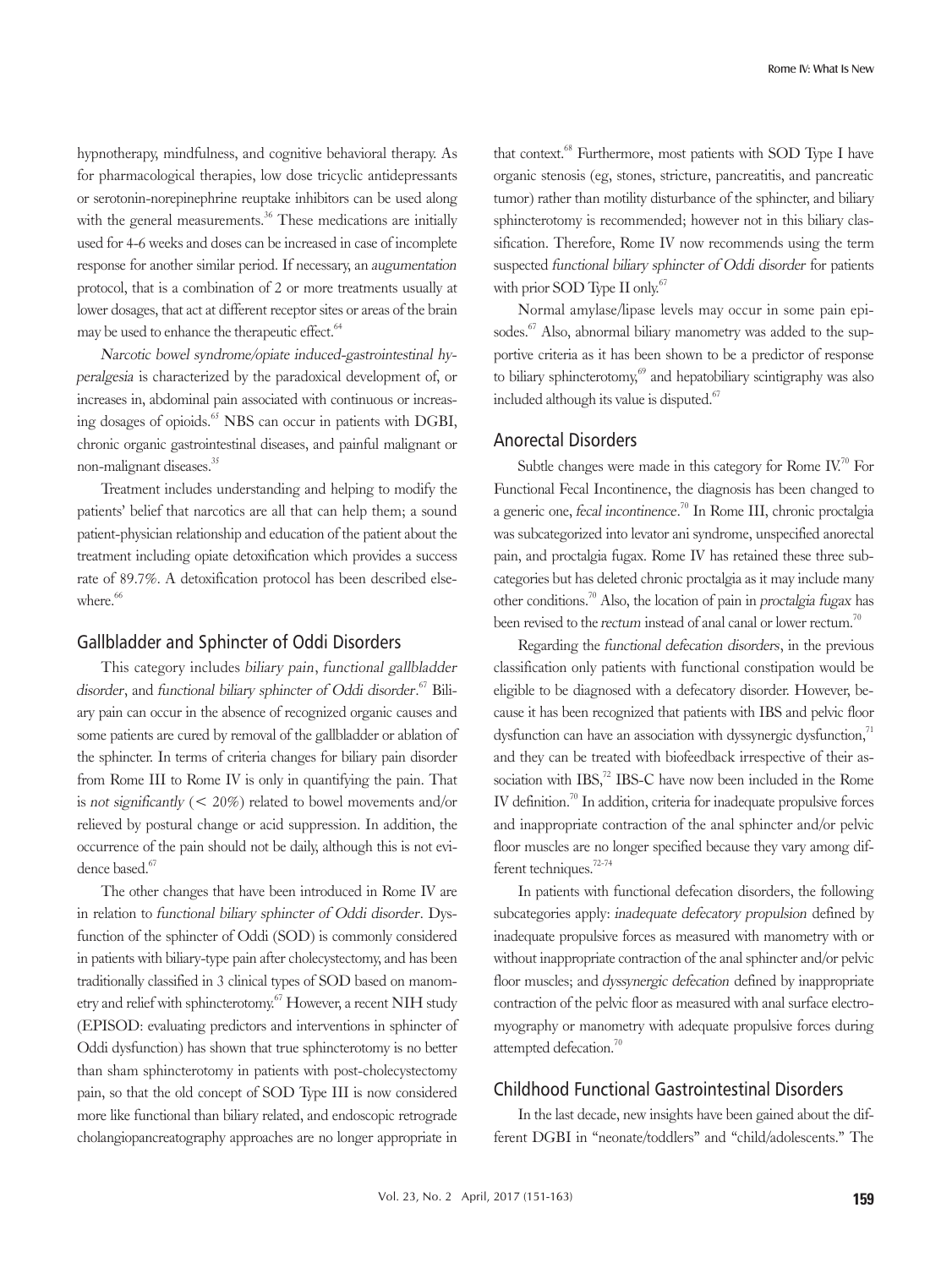| Categories                                                                                                     | Examples                                                                                                                |
|----------------------------------------------------------------------------------------------------------------|-------------------------------------------------------------------------------------------------------------------------|
| A. Categorical diagnosis based on Rome IV criteria                                                             |                                                                                                                         |
| B. Clinical modifiers                                                                                          | Bowel habit predominance (ie, IBS-D, IBS-C, IBS-M), post-infection (PI),<br>gluten sensitivity, FODMAPs sensitivity     |
| C. Severity impact by self-perception                                                                          | Mild, moderate, severe                                                                                                  |
| D. Psychosocial modifiers and comorbidities                                                                    | Can be categorical (eg, DSM Axis I), dimensional (eg, HADS, psychosocial<br>red flags), or patient reported (eg, abuse) |
| E. Physiological modifiers and biomarkers of clinical<br>relevance that enhance understanding of the diagnosis | eg, motility, biochemical, antibodies                                                                                   |

#### Table 4. The Multidimensional Clinical Profile Categories

IBS-C, IBS with predominant constipation; IBS-D, IBS with predominant diarrhea; IBS-M, IBS with mixed bowel habits; FODMAPs, fermentable oligo-, di-, monosaccharides, and polyols; HADS, Hospital Anxiety and Depression Scale; DSM, Diagnostic and Statistical Manual of Mental Disorders.

current criteria are based more on evidence and less on the experts' experience. DGBI in "neonates and toddlers" include: infant regurgitation, infant rumination syndrome, cyclic vomiting syndrome, infant colic, functional diarrhea, infant dyschezia, and functional constipation.<sup>75</sup> Main changes have been introduced in *infant colic* that has been expanded to include criteria for the general pediatrician and specific criteria for researchers. Also, a section on Neurobiology of Pain in infants and toddlers has been added that addresses the neurodevelopment of nociception and of the wide array of factors that may impact the experience of functional pain. This is contrary to the explanation of the acute pain model that if the pathology of pain is addressed, the pain will dissipate.<sup>75</sup>

In the "child/adolescent" section, based on the available evidence, the statement "no evidence for organic disease" has been removed from every definition and is now replaced for "after appropriate medical evaluation the symptoms cannot be attributed to another medical condition."<sup>76</sup> Functional nausea and functional vomiting has now been included and in functional dyspepsia, the PDS and EPS subtypes which were not present in Rome III, have now been adopted. Also, the Rome III functional abdominal pain and functional abdominal pain syndrome has now been substituted for Functional Abdominal Pain-Not Otherwise Specified. The frequency required for pain is changed from weekly to 4 times/month to align with other functional abdominal pain disorders (FAPD) and to allow for the inclusion of children who would otherwise not qualify for FAPD. In addition, the wording "that does not occur solely during physiologic events (eg, eating, menses)" has been added to harmonize with the adult criteria. Finally, it has been recognized that DGBI can coexist with other medical conditions such as inflammatory bowel disease.<sup>76</sup>

# **Clinical Applications and Resources: Clinical Algorithms, the Multidimensional Clinical Profile, Interactive Clinical Decision Toolkit, and Primary Care**

Although the Rome criteria are very useful for clinical research and pharmaceutical trials, they have limitations in clinical practice, as many of our patients do not fulfill all the criteria or the necessary time frame to be diagnosed (sub-threshold disorders), however they would receive equivalent treatments.

"The Rome IV diagnostic algorithms for common gastrointestinal disorders" have been published to meet clinical standards in diagnostic evaluation since the publication of the previous edition 6 years before, and to be consistent with the new Rome IV diagnostic criteria.77 An updated set of diagnostic approaches beginning with common symptoms (eg, abdominal pain, nausea, diarrhea, and constipation) leading to diagnostic testing and ending with diagnosis, is provided. This would be the first part of the clinicians decision in making a diagnosis, and this would be followed by treatment.<sup>77</sup>

Furthermore, the Multidimensional Clinical Profile (MDCP) has been developed to capture the full dimension of each patient's clinical presentation and therefore planning an individualized treatment, and is also updated for Rome IV,<sup>78</sup> The MDCP is probably the first attempt to a Personalized Medicine approach in the field of DGBI. The MDCP comprises of five categories depicted in Table 4. 78 The Rome IV MDCP book included 72 cases to enhance the learning about DGBI and the influence of physiological and psychological factors contributing to the patients clinical presentation. Pediatric and multicultural cases have been included as well.<sup>79</sup>

Rome has created the Rome IV Interactive Clinical Decision Toolkit, an intelligent software system that addresses the sophistication and complexity of DGBI diagnosis and treatment protocols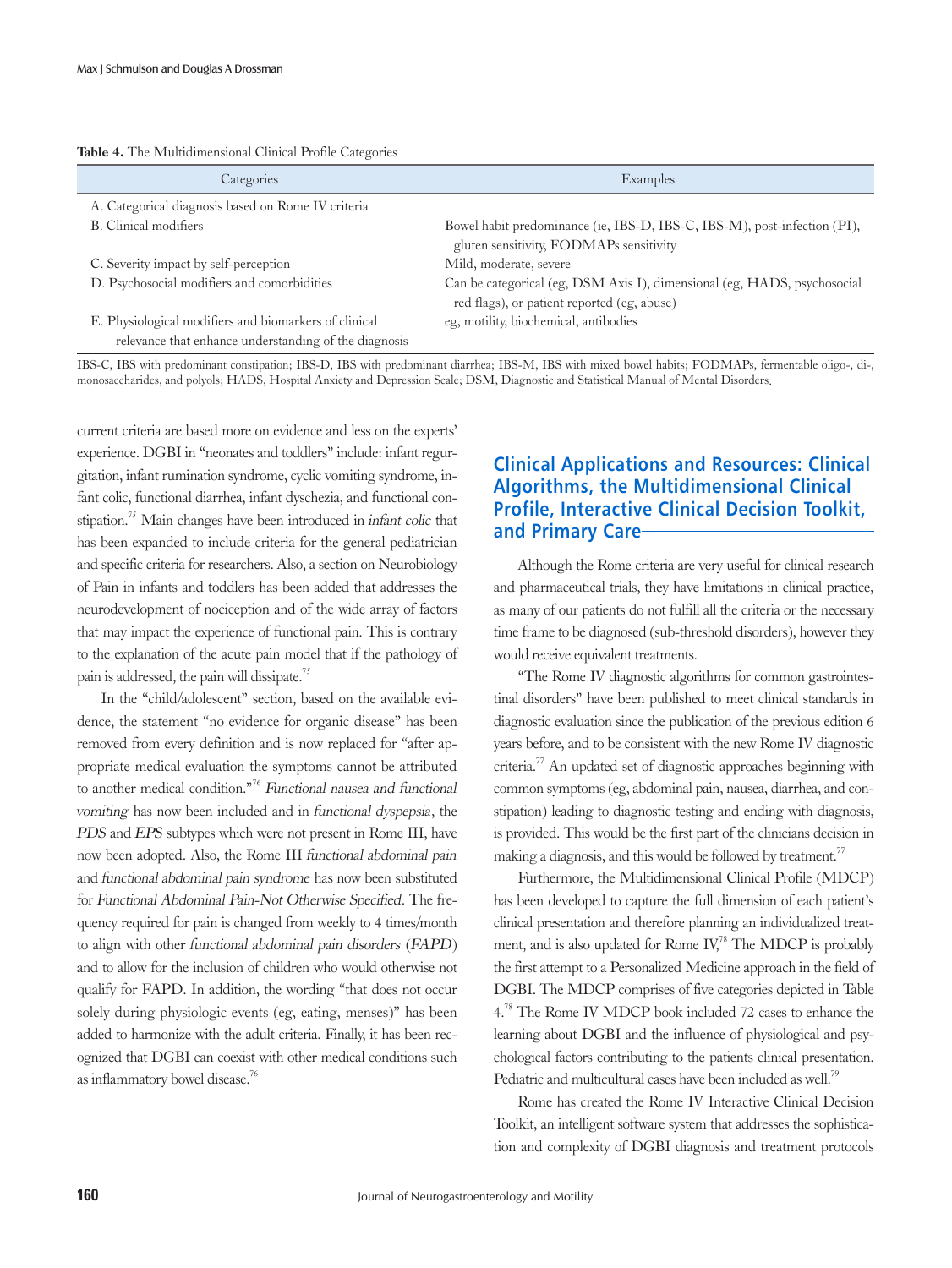by providing an online resource to assist practitioners in achieving optimal clinical outcomes. It offers a powerful online and interactive approach for accessing the combination of the Rome IV Diagnostic Algorithms and the MDCP treatment guidelines on-demand and at the point of care. This software will provide both an educational resource as well as a daily guideline to the patients' individualized diagnosis and treatment. Using any browser-enabled device, physicians and clinicians interact visually with Rome algorithms and guidelines, seeing all relevant decision pathways developed from actual clinical cases and using touch inputs to highlight and activate the pathways that lead to the optimal outcomes and recommendations. The platform operates in the ways that clinicians need to work: by using a logical, multidimensional and yet individualized framework for proper decision making.

Rome IV has also published "The pediatric functional gastrointestinal disorders" book and "The diagnostic questionnaires and tables for investigators and clinicians" book. Finally, recognizing that DGBI are ever present and disorders such as IBS are one of the main reasons for consultation in primary care, Rome IV has published a handbook to help busy primary care physicians on how to diagnose and managed the most common DGBI seen at this level of healthcare.<sup>80</sup>

#### Financial support: None.

Conflicts of interest: Max J Schmulson grant support: Alfa Wassermann, Nycomed/Takeda and Genova Diagnostics Inc; consultant/advisory board: Alfa Wassermann, Commonwealth Diagnostics International Inc, Takeda; speaker: Alfa Wasserman, Commowealth Diagnostics Inc, Mayoly-Spindler, Takeda. Douglas A Drossman is consultant/advisory board of Ironwood, Salix, and Abbvie.

Author contributions: Max Schmulson and Douglas A Drossman wrote the manuscript and approved the last version.

## **References**

- 1. Thompson WG, Dotevall G, Drossman DA, Heaton KW, Kruis W. Irritable bowel syndrome: guidelines for the diagnosis. Gastroenterol Int 1989:92-95.
- 2. Drossman DA. History of functional gastrointestinal symptoms and disorders and chronicle of the Rome Foundation. In: Drossman DA, Chang LC, W Kellow J, Tack J, Whitehead WE, The Rome IV Committees, eds. Rome IV functional gastrointestinal disorders: disorders of gut-brain interaction. Volume I. Raleigh, NC: The Rome Foundation 2016:549-

576.

- 3. Drossman DA, Thompson WG, Talley NJ, Funch-Jeasen P, Janssens J. Identification of subgroups of functional bowel disorders. Gastroenterol Int 1990;3:159-172.
- 4. Thompson WG, Creed F, Drossman DA, Heaton KW, Mazzacca G. Functional bowel disorders and chronic functional abdominal pain. Gastroenterol Int 1992;5:75-91.
- 5. Talley NJ, ColinJones D, Koch KL, Koch M, Nyren O, Stanghellini V. Functional dyspepsia: a classification with guidelines for diagnosis and management. Gastroenterol Int 1991;4:145-160.
- 6. Richter JE, Baldi F, Clouse RE, Diamant NE, Janssens J, Staiano A. Functional oesophageal disorders. Gastroenterol Int 1992;5:3-17.
- 7. Whitehead WE, Devroede G, Habib FI, Meunier P, Wald A. Functional disorders of the anorectum. Gastroenterol Int 1992;5:92-108.
- 8. Drossman DA, Li Z, Andruzzi E, et al. U.S. householder survey of functional gastrointestinal disorders. Prevalence, sociodemography, and health impact. Dig Dis Sci 1993;38:1569-1580.
- 9. Drossman DA, Richter JE, Talley NJ, Thompson WG, Corazziari E, Whitehead WE. The functional gastrointestinal disorders: diagnosis, pathophysiology and treatment. McLean, VA: Degnon Associates 1994.
- 10. Thompson WG. The road to rome. Gastroenterology 2006;130:1552- 1556.
- 11. Drossman DA, Hasler WL. Rome IV-functional GI disorders: disorders of gut-brain interaction. Gastroenterology 2016;150:1257-1261.
- 12. Drossman DA, Chang L, Chey WD, Kellow J, Tack J, Whitehead WE, The Rome IV Committees. Rome IV functional gastrointestinal disorders – disorders of gut-brain interaction. Volume I. Raleigh, NC: The Rome Foundation 2016.
- 13. Drossman DA. Functional gastrointestinal disorders: history, pathophysiology, clinical features and Rome IV. Gastroenterology 2016;150:1262- 1279.
- 14. Marciani L, Cox EF, Hoad CL, et al. Postprandial changes in small bowel water content in healthy subjects and patients with irritable bowel syndrome. Gastroenterology 2010;138:469-477.e1.
- 15. Barbara G, Stanghellini V, De Giorgio R, et al. Activated mast cells in proximity to colonic nerves correlate with abdominal pain in irritable bowel syndrome. Gastroenterology 2004;126:693-702.
- 16. Barau E, Dupont C. Modifications of intestinal permeability during food provocation procedures in pediatric irritable bowel syndrome. J Pediatr Gastroenterol Nutr 1990;11:72-77.
- 17. Mertz H, Naliboff B, Munakata J, Niazi N, Mayer EA. Altered rectal perception is a biological marker of patients with irritable bowel syndrome. Gastroenterology 1995;109:40-52.
- 18. van Wijk HJ, Smout AJ, Akkermans LM, Roelofs JM, ten Thije OJ. Gastric emptying and dyspeptic symptoms in the irritable bowel syndrome. Scand J Gastroenterol 1992;27:99-102.
- 19. Gwee KA, Leong YL, Graham C, et al. The role of psychological and biological factors in postinfective gut dysfunction. Gut 1999;44:400-406.
- 20. Camilleri M, Northcutt AR, Kong S, Dukes GE, McSorley D, Mangel AW. Efficacy and safety of alosetron in women with irritable bowel syndrome: a randomised, placebo-controlled trial. Lancet 2000;355:1035- 1040.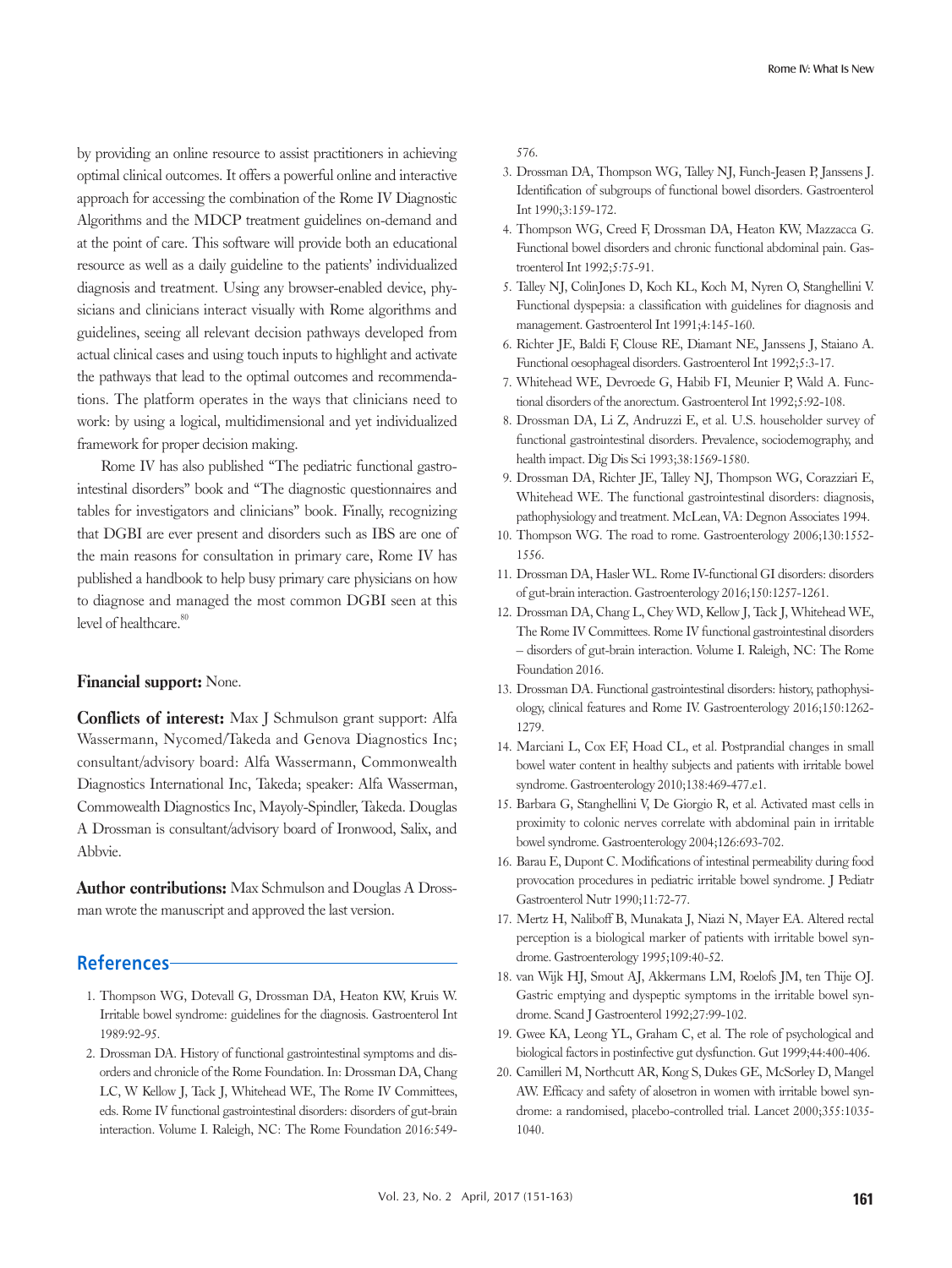- 21. Kellow J, Lee OY, Chang FY, et al. An Asia-Pacific, double blind, placebo controlled, randomised study to evaluate the efficacy, safety, and tolerability of tegaserod in patients with irritable bowel syndrome. Gut 2003;52:671-676.
- 22. Van Outryve M, Milo R, Toussaint J, Van Eeghem P. "Prokinetic" treatment of constipation-predominant irritable bowel syndrome: a placebocontrolled study of cisapride. J Clin Gastroenterol 1991;13:49-57.
- 23. Sperber AD, Francisconi C, Fukudo S, et al. Multicultural aspects of functional gastrointestinal disorders. In: Drossman DA, Chang LC, Kellow J, Tack J, Whitehead WE, The Rome IV Committees, eds. Rome IV functional gastrointestinal disorders – disorders of gut-brain interaction. Volume I. Raleigh, NC: The Rome Foundation 2016.
- 24. Schmulson M, Corazziari E, Ghoshal UC, et al. A four-country comparison of healthcare systems, implementation of diagnostic criteria, and treatment availability for functional gastrointestinal disorders: A report of the Rome Foundation Working Team on cross-cultural, multinational research. Neurogastroenterol Motil 2014:26;1368-1385.
- 25. Sperber AD, Gwee KA, Hungin AP, et al. Conducting multinational, cross-cultural research in the functional gastrointestinal disorders: issues and recommendations. A Rome Foundation working team report. Aliment Pharmcol Ther 2014;40:1094-1102.
- 26. Whorwell P, Zarzar K. Conducting multinational, cross-cultural research in the functional GI disorders and fostering multinational research networks. Rome Foundation Working Team 2014. Available from URL: http://theromefoundation.org/wp-content/uploads/WorkingTeamFinal-Report Jan-2014-1.pdf (accessed 8 March, 2017).
- 27. Francisconi CF, Sperber A, Fang X, et al. Multicultural aspects in functional gastrointestinal disorders (FGIDs). Gastroenterology 2016;150:1344-1354.
- 28. Ballard R. Race, culture and ethnicity. In: Holborn M, ed. New developments in sociology. Ormskirk: The Causeway Press 2002.
- 29. Eisenberg L. Disease and illness. Distinctions between professional and popular ideas of sickness. Cult Med Psychiatry 1977;1:9-23.
- 30. Gwee KA, Lu CL, Ghoshal UC. Epidemiology of irritable bowel syndrome in Asia: something old, something new, something borrowed. J Gastroenterol Hepatol 2009;24:1601-1607.
- 31. Heitkemper MA, Houghton LA, Crowell MD, et al. Age, gender, and women's health and the patient. In: Drossman DA, Chang LC, W Kellow J, Tack J, Whitehead WE, The Rome IV Committees, eds. Rome IV functional gastrointestinal disorders – disorders of gut-brain interaction. Volume I. Raleigh, NC: The Rome Foundation 2016:307-371.
- 32. Quigley EM, Barbara G, Feinle-Bisset C, et al. The intestinal microenvironment an functional gastrointestinl disorders. In: Drossman DA, Chang LC, W Kellow J, Tack J, Whitehead WE, The Rome IV Committees, eds. Rome IV functional gastrointestinal disorders – disorders of gut-brain interaction. Volume I. Raleigh, NC: The Rome Foundation 2016:179-247.
- 33. Barbara G, Feinle-Bisset C, Ghoshal UC, et al. The intestinal microenvironment and functional gastrointestinal disorders. Gastroenterology 2016:150;1305-1318.e8.
- 34. Levy RL, Crowell MD, Drossman DA, et al. Byopsychosocial aspects of functional gastrointestinl disorders: How central and environmental processes contribute to the development and expression of FGIDs. In:

Drossman DA, Chang LC, W Kellow J, Tack J, Whitehead WE, The Rome IV Committees, eds. Rome IV functional gastrointestinal disorders – disorders of gut-brain interaction. Volume I. Raleigh, NC: The Rome Foundation 2016:443-548.

- 35. Whorwell PJ, Keefer L, Drossman DA, Guthrie E, Simrén M, Tillisch K, Olden K. Centrally mediated disorders of gastrointestinal pain. In: Drossman DA, Chang LC, W Kellow J, Tack J, Whitehead WE, The Rome IV Committees, eds. Rome IV functional gastrointestinal disorders – disorders of gut-brain interaction. Volume II. Raleigh, NC: The Rome Foundation 2016:1059-1116.
- 36. Keefer L, Drossman DA, Guthrie E, et al. Centrally mediated disorders of gastrointestinal pain. Gastroenterology 2016:150;1408-1419.
- 37. Mearin F, Lacy BE, Chang L, et al. Bowel Disorders. Gastroenterology 2016:150;1393-1407, e5.
- 38. Stanghellini V, Chan FK, Hasler WL, et al. Gastroduodenal disorders. Gastroenterology 2016;150:1380-1392.
- 39. Palsson OS, Whitehead WE, van Tilburg MA, et al. Development and validation of the Rome IV diagnostic questionnaire for adults. Gastroenterology 2016;150:1481-1491.
- 40. Whitehead EE, Palsson OS, M.A.L. vT, Sperber A, B. S, Tack J, Walker LS, Y. Y. Development and validation of the Rome IV diagnostic questionnaires. In: Drossman DA, Chang LC, W Kellow J, Tack J, Whitehead WE, The Rome IV Committees, eds. Rome IV diagnostic questionnaires and tables for investigators and clinicians. Raleigh, NC: The Rome Foundation 2016:43-92.
- 41. Schmulson M, Adeyemo M, Gutiérrez-Reyes G, et al. Differences in gastrointestinal symptoms according to gender in Rome II positive IBS and dyspepsia in a Latin American population. Am J Gastroenterol 2010;105:925-932.
- 42. Ford AC, Marwaha A, Sood R, Moayyedi P. Global prevalence of, and risk factors for, uninvestigated dyspepsia: a meta-analysis. Gut 2015;64:1049-1057.
- 43. Galmiche JP, Clouse RE, Bálint A, et al. Functional esophageal disorders. Gastroenterology 2006;130:1459-1465.
- 44. Savarino E, Marabotto E, Zentilin P, et al. The added value of impedance-pH monitoring to Rome III criteria in distinguishing functional heartburn from non-erosive reflux disease. Dig Liver Dis2011;43:542- 547.
- 45. Aziz Q, Fass R, Gyawali CP, Miwa H, Pandolfino JE, Zerbib F. Functional esophageal disorders. Gastroenterology 2016:150;1368-1379.
- 46. Bisschops R, Karamanolis G, Arts J,. Relationship between symptoms and ingestion of a meal in functional dyspepsia. Gut 2008;57:1495-1503.
- 47. Tack J, Talley NJ, Camilleri M, et al. Functional gastroduodenal disorders. Gastroenterology 2006;130:1466-1479.
- 48. Talley NJ, Stanghellini V, Chan FKL, et al. Gastroduodenal Disorders. In: Drossman DA, Chang LC, W Kellow J, Tack J, Whitehead WE, The Rome IV Committees, eds. Rome IV functional gastrointestinal disorders – disorders of gut-brain interaction. Volume II. Raleigh, NC: The Rome Foundation 2016:903-965.
- 49. Mearin F, Lacy BE, Chang L, Chey WD, Lembo AJ, Simrén M, Spiller R. Bowel Disorders. In: Drossman DA, Chang LC, W Kellow J, Tack J, Whitehead WE, The Rome IV Committees, eds. Rome IV functional gastrointestinal disorders – disorders of gut-brain interaction.